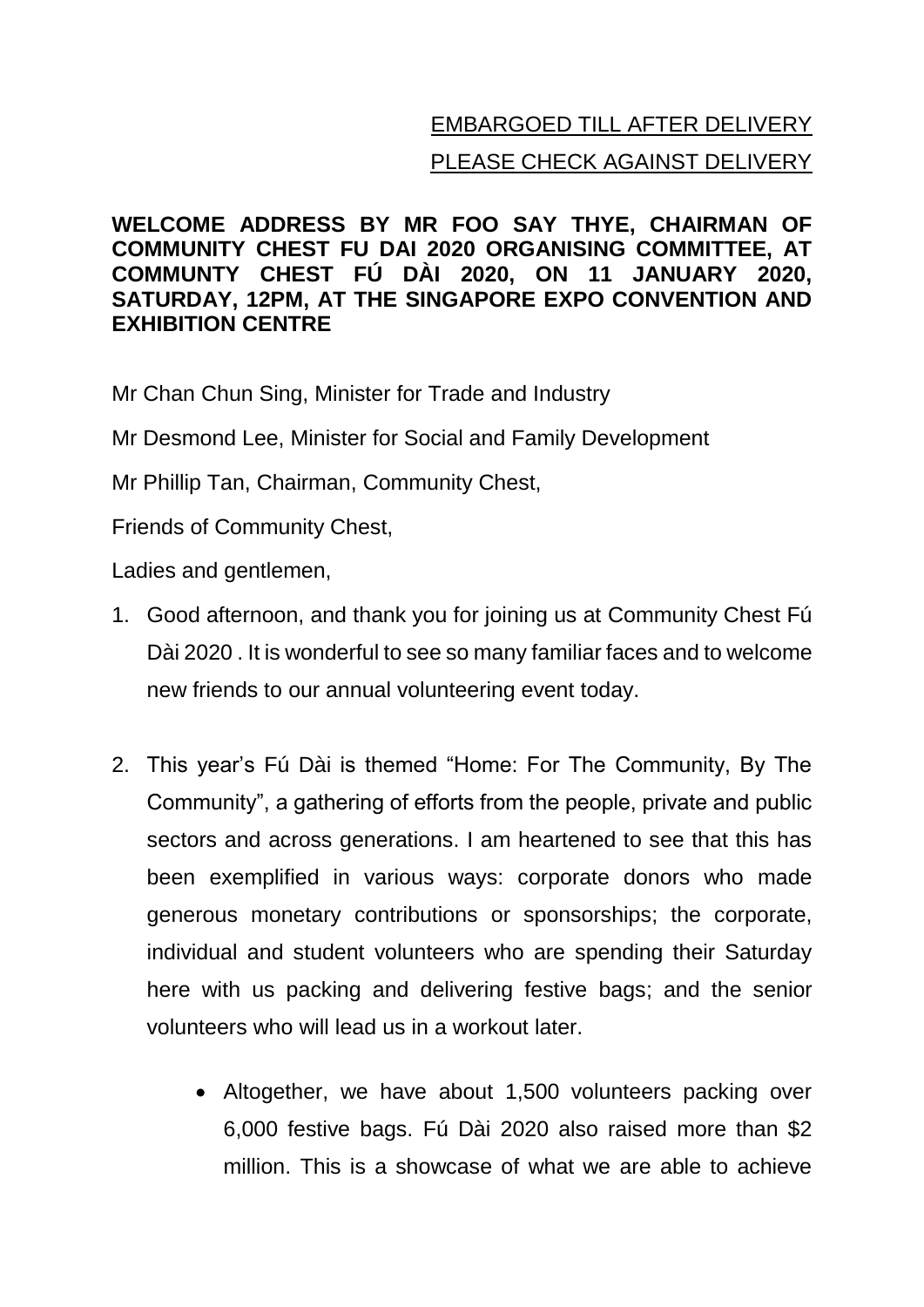when we mobilise people from all walks of life to give back to the community in whatever ways they can.

- This is also in line with Community Chest's ethos of bringing different partners together to catalyse fundraising and volunteering efforts in order to build a vibrant ecosystem for the social service sector.
- 3. This year is also the first time we have secondary school students take part in Fú Dài. I hope to see more youths like the students from Hougang Secondary School join us for our future volunteering events. Nurturing the next generation of givers is how we can continue to build a culture of giving and an inclusive society for all.
	- One good example is Mr Suah Chee Wei from Heartwarmers. Chee Wei is 23 years old this year, but has already been volunteering with Heartwarmers for 10 years. After a positive volunteering experience in secondary school, he became passionate about helping those who may not be as fortunate. I am very proud to say that today, he serves as the Vice-Chairman of Heartwarmers, and I look forward to him inspiring other young people to follow in his footsteps.
- 4. Of course, we cannot forget to highlight our senior volunteers, who have been just as instrumental in inspiring the younger generation as well as fellow seniors to give back to the community in their own ways.
	- Earlier today, you saw senior volunteers from Montfort Care Goodlife! Centres lead an energetic workout rehearsal. Later, the 9 of them will once again take to the stage with the workout to cheer on and motivate all of our volunteers here today. Their empowerment reflects the good work that agencies like